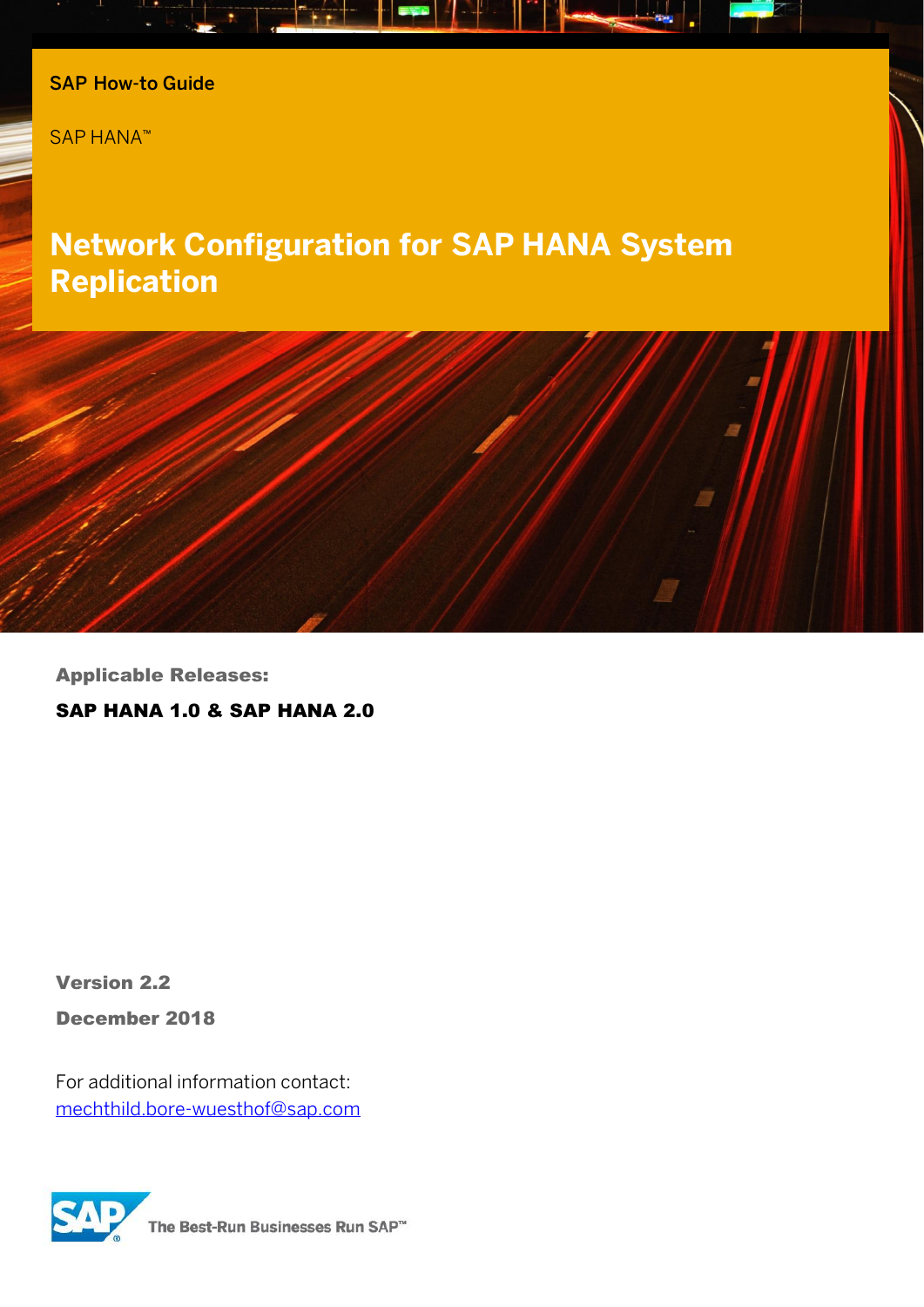#### © Copyright 3 SAP AG. All rights reserved.

No part of this publication may be reproduced or transmitted in any form or for any purpose without the express permission of SAP AG. The information contained herein may be changed without prior notice. Some software products marketed by SAP AG and its distributors contain proprietary software components of other software vendors. Microsoft, Windows, Excel, Outlook, and PowerPoint are registered trademarks of Microsoft Corporation.

IBM, DB2, DB2 Universal Database, System I, System i5, System p, System p5, System x, System z, System z10, System z9, z10, z9, iSeries, pSeries, xSeries, zSeries, eServer, z/VM, z/OS, i5/OS, S/390, OS/390, OS/400, AS/400, S/390 Parallel Enterprise Server, PowerVM, Power Architecture, POWER6+, POWER6, POWER5+, POWER5, POWER, OpenPower, PowerPC, BatchPipes, BladeCenter, System Storage, GPFS, HACMP, RETAIN, DB2 Connect, RACF, Redbooks, OS/2, Parallel Sysplex, MVS/ESA, AIX, Intelligent Miner, WebSphere, Netfinity, Tivoli and Informix are trademarks or registered trademarks of IBM Corporation. Linux is the registered trademark of Linus Torvalds in the U.S. and other countries.

Adobe, the Adobe logo, Acrobat, PostScript, and Reader are either trademarks or registered trademarks of Adobe Systems Incorporated in the United States and/or other countries.

Oracle is a registered trademark of Oracle Corporation.

UNIX, X/Open, OSF/1, and Motif are registered trademarks of the Open Group.

Citrix, ICA, Program Neighborhood, MetaFrame, WinFrame, VideoFrame, and MultiWin are trademarks or registered trademarks of Citrix Systems, Inc.

HTML, XML, XHTML and W3C are trademarks or registered trademarks of W3C®, World Wide Web Consortium, Massachusetts Institute of Technology.

Java is a registered trademark of Sun Microsystems, Inc.

JavaScript is a registered trademark of Sun Microsystems, Inc., used under license for technology invented and implemented by Netscape. SAP, R/3, SAP NetWeaver, Duet, PartnerEdge, ByDesign, SAP BusinessObjects Explorer, StreamWork, and other SAP products and services mentioned herein as well as their respective logos are trademarks or registered trademarks of SAP AG in Germany and other countries.

Business Objects and the Business Objects logo, BusinessObjects, Crystal Reports, Crystal Decisions, Web Intelligence, Xcelsius, and other Business Objects products and services mentioned herein as well as their respective logos are trademarks or registered trademarks of Business Objects Software Ltd. Business Objects is an SAP company. Sybase and Adaptive Server, iAnywhere, Sybase 365, SQL Anywhere, and other Sybase products and services mentioned herein as well as their respective logos are trademarks or registered trademarks of Sybase, Inc. Sybase is an SAP company.

All other product and service names mentioned are the trademarks of their respective companies. Data contained in this document serves informational purposes only. National product specifications may vary. The information in this document is proprietary to SAP. No part of this document may be reproduced, copied, or transmitted in any form or for any purpose without the express prior written permission of SAP AG. This document is a preliminary version and not subject to your license agreement or any other agreement with SAP. This document contains only intended strategies, developments, and functionalities of the SAP® product and is not intended to be binding upon SAP to any particular course of business, product strategy, and/or development. Please note that this document is subject to change and may be changed by SAP at any time without notice.

SAP assumes no responsibility for errors or omissions in this document. SAP does not warrant the accuracy or completeness of the information, text, graphics, links, or other items contained within this material. This document is provided without a warranty of any kind, either express or implied, including but not limited to the implied warranties of merchantability, fitness for a particular purpose, or non-infringement. SAP shall have no liability for damages of any kind including without limitation direct, special, indirect, or consequential damages that may result from the use of these materials. This limitation shall not apply in cases of intent or gross negligence.

The statutory liability for personal injury and defective products is not affected. SAP has no control over the information that you may access through the use of hot links contained in these materials and does not endorse your use of third-party Web pages nor provide any warranty whatsoever relating to third-party Web pages.

SAP "How-to" Guides are intended to simplify the product implementtation. While specific product features and procedures typically are explained in a practical business context, it is not implied that those features and procedures are the only approach in solving a specific business problem using SAP NetWeaver. Should you wish to receive additional information, clarification or support, please refer to SAP **Consulting** 

Any software coding and/or code lines / strings ("Code") included in this documentation are only examples and are not intended to be used in a productive system environment. The Code is only intended better explain and visualize the syntax and phrasing rules of certain coding. SAP does not warrant the correctness and completeness of the Code given herein, and SAP shall not be liable for errors or damages caused by the usage of the Code, except if such damages were caused by SAP intentionally or grossly negligent.

#### Disclaimer

Some components of this product are based on Java™. Any code change in these components may cause unpredictable and severe malfunctions and is therefore expressively prohibited, as is any decompilation of these components.

Any Java™ Source Code delivered with this product is only to be used by SAP's Support Services and may not be modified or altered in any way.

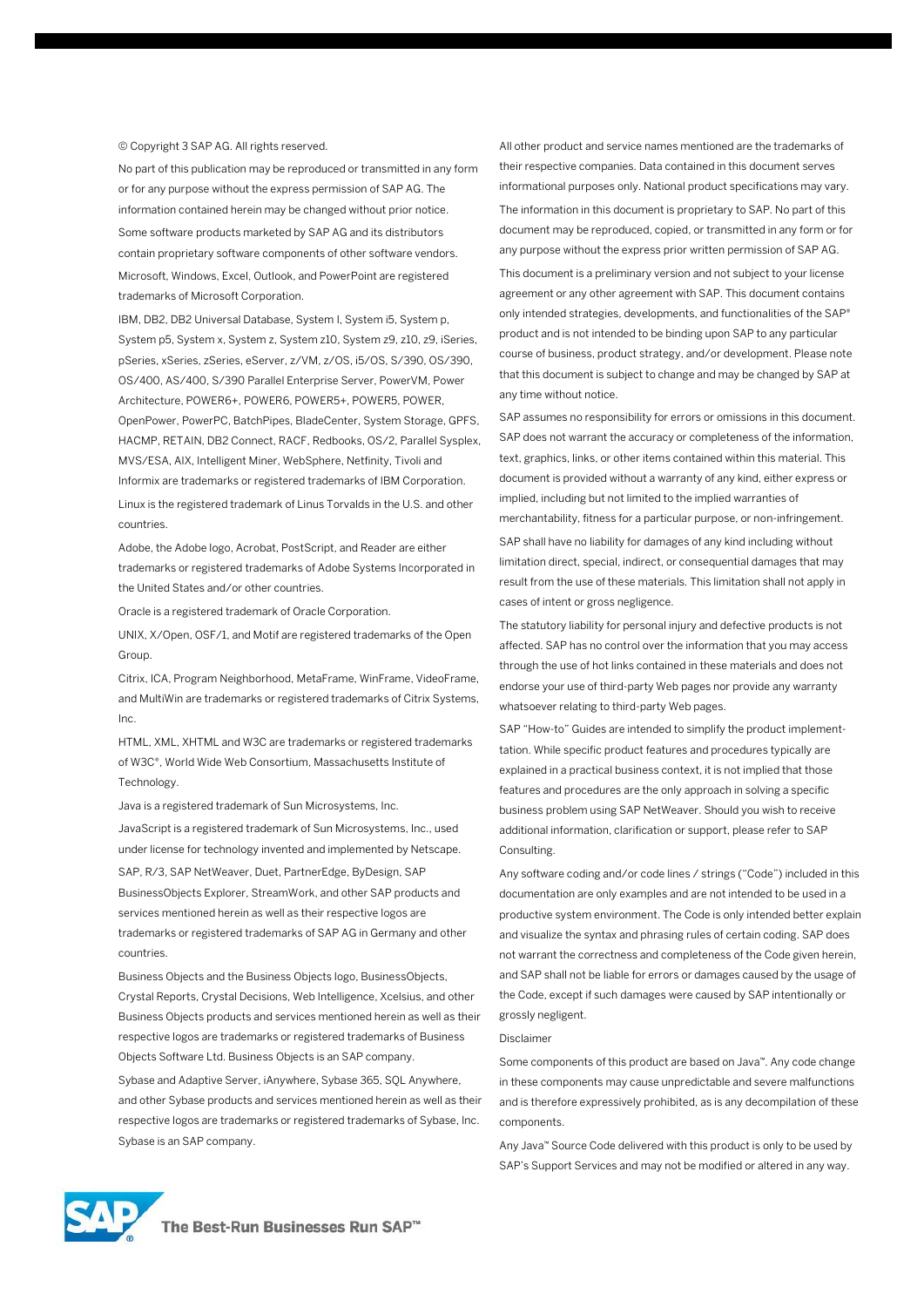#### **Document History**

| Document<br>Version | Description                                            |
|---------------------|--------------------------------------------------------|
| 1.0                 | First official release                                 |
| 1.1                 | Wrong reference in table of contents                   |
| 1.2                 | Changed system replication hostname resolution         |
| 1.3                 | Correct system replication hostname resolution setting |
| 2.0                 | SPS11 extensions                                       |
| 2.1                 | Minor correction                                       |
| 2.2                 | Minor additions                                        |

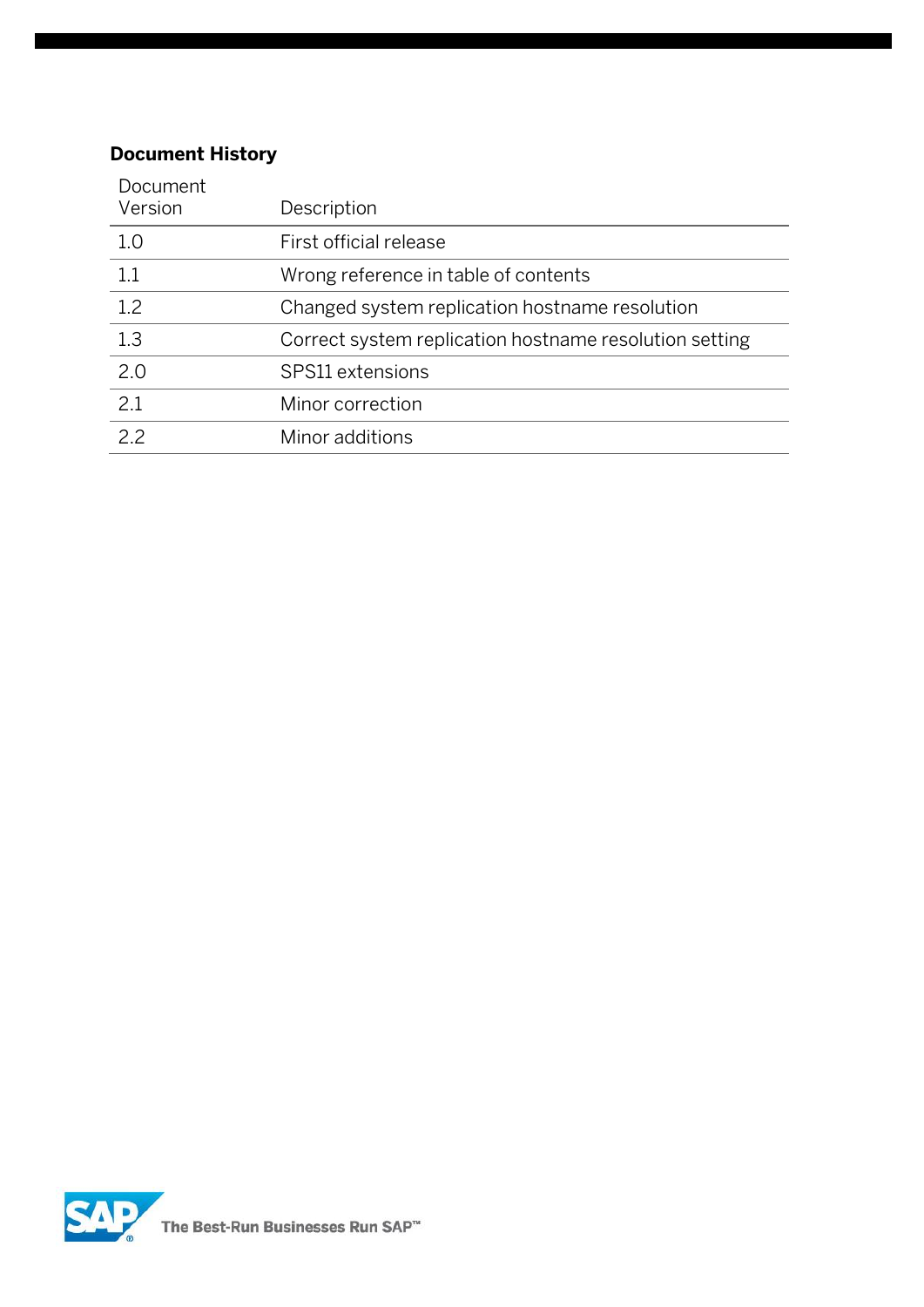### **Typographic Conventions**

| Type Style                                     | Description                                                                                                                                                                     |  |  |  |
|------------------------------------------------|---------------------------------------------------------------------------------------------------------------------------------------------------------------------------------|--|--|--|
| Example Text                                   | Words or characters<br>quoted from the screen.<br>These include field<br>names, screen titles,<br>pushbuttons labels,<br>menu names, menu<br>paths, and menu<br>options.        |  |  |  |
|                                                | Cross-references to<br>other documentation                                                                                                                                      |  |  |  |
| Example text                                   | Emphasized words or<br>phrases in body text,<br>graphic titles, and table<br>titles                                                                                             |  |  |  |
| Example text                                   | File and directory<br>names and their paths,<br>messages, names of<br>variables and<br>parameters, source<br>text, and names of<br>installation, upgrade<br>and database tools. |  |  |  |
| Example text                                   | User entry texts. These<br>are words or characters<br>that you enter in the<br>system exactly as they<br>appear in the<br>documentation.                                        |  |  |  |
| <b><example< b=""><br/>text&gt;</example<></b> | Variable user entry.<br>Angle brackets indicate<br>that you replace these<br>words and characters<br>with appropriate entries<br>to make entries in the<br>system.              |  |  |  |
| <b>TEXT</b><br>EXAMPLE                         | Keys on the keyboard,<br>for example, F2 or<br>ENTER.                                                                                                                           |  |  |  |

### **Icons**

| Icon | Description              |
|------|--------------------------|
|      | Caution                  |
|      | Note or Important        |
|      | Example                  |
| n.   | Recommendation or<br>Tip |

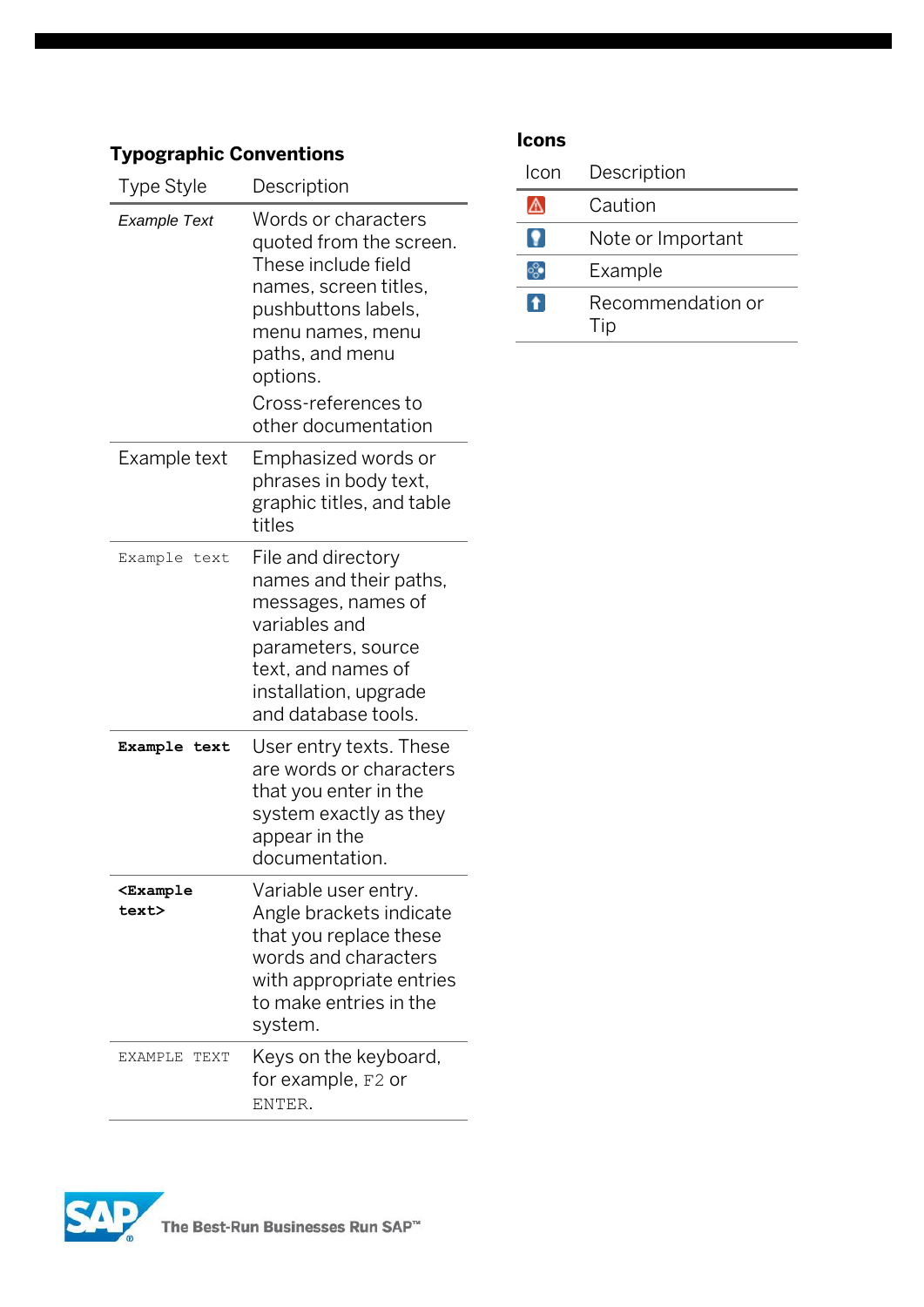#### **Table of Contents**

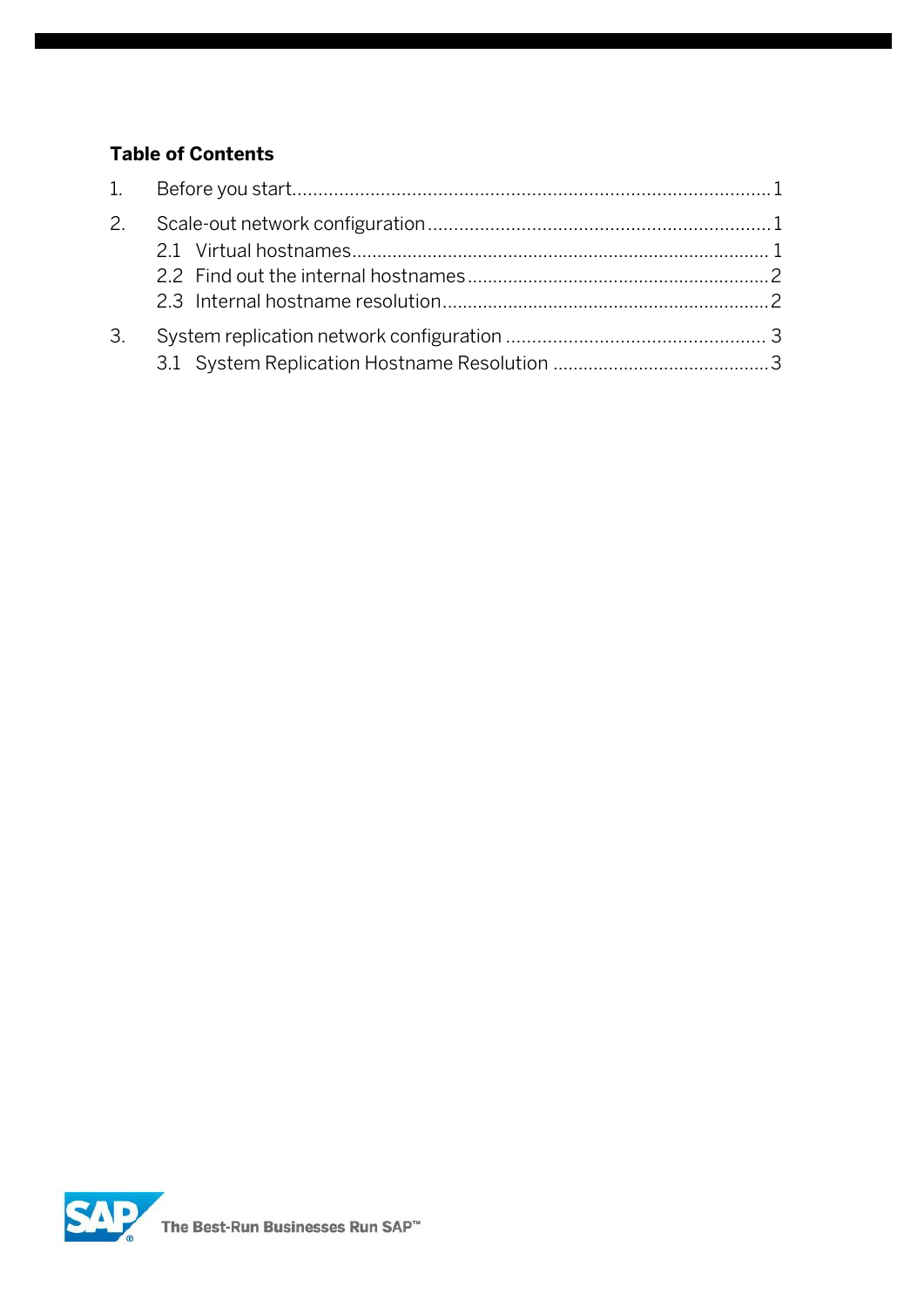

### <span id="page-5-0"></span>**1. Before you start**

It is recommended to have read the SAP HANA system replication sections in the following documents:

• SAP HANA Master Guide: [Hostname Resolution for System Replication](https://help.sap.com/viewer/eb3777d5495d46c5b2fa773206bbfb46/1.0.12/en-US/c0cba1cb2ba34ec89f45b48b2157ec7b.html) & [Internal Hostname Resolution](https://help.sap.com/viewer/eb3777d5495d46c5b2fa773206bbfb46/1.0.12/en-US/3fd4912896284029931997903c75d956.html)

You should also be aware of these SAP notes containing valuable information on SAP HANA system replication:

- SAP Note 2407186 How-To Guides & Whitepapers For SAP HANA High **[Availability](https://i7p.wdf.sap.corp/sap/support/notes/2407186)**
- SAP Note 1876398 Network configuration for System Replication in HANA [SP6](https://service.sap.com/sap/support/notes/1876398)
- SAP Note 1969700 SOL statement collection for SAP HANA (containing "replication" relevant SQL statements in the attachment)

## <span id="page-5-1"></span>**2. Scale-out network configuration**

If nothing else is configured during the installation of SAP HANA, the hostnames known to the operating system $^{\rm l}$  are used as HANA hosts – called internal hostnames. For all communication between the SAP HANA services (index server, name server, …) these internal host names are used. This applies for the internal host communication in a scale-out HANA as well as for the replication host communication in a SAP HANA system replication configuration.

### <span id="page-5-2"></span>**2.1 Virtual hostnames**

 $\overline{a}$ 

During the installation of SAP HANA, you can also specify alternative HANA host names - called *virtual hostnames* as HANA internal hostnames. To specify virtual hostnames during installation, use the following option with the installation tool hdblcm:

hdblcm … *--*hostname=<virtualhostname>

These hostnames must be resolvable during installation time and later during SAP HANA operation. This can be achieved by adding hostname-to-address mappings for the TCP/IP subsystem for all hosts of a distributed HANA to the operating system file /etc/hosts, or by configuring in the DNS, or through some other OS

<sup>&</sup>lt;sup>1</sup> The OS command "hostname  $-f''$  will show the fully qualified domain names (FODN) of the hosts.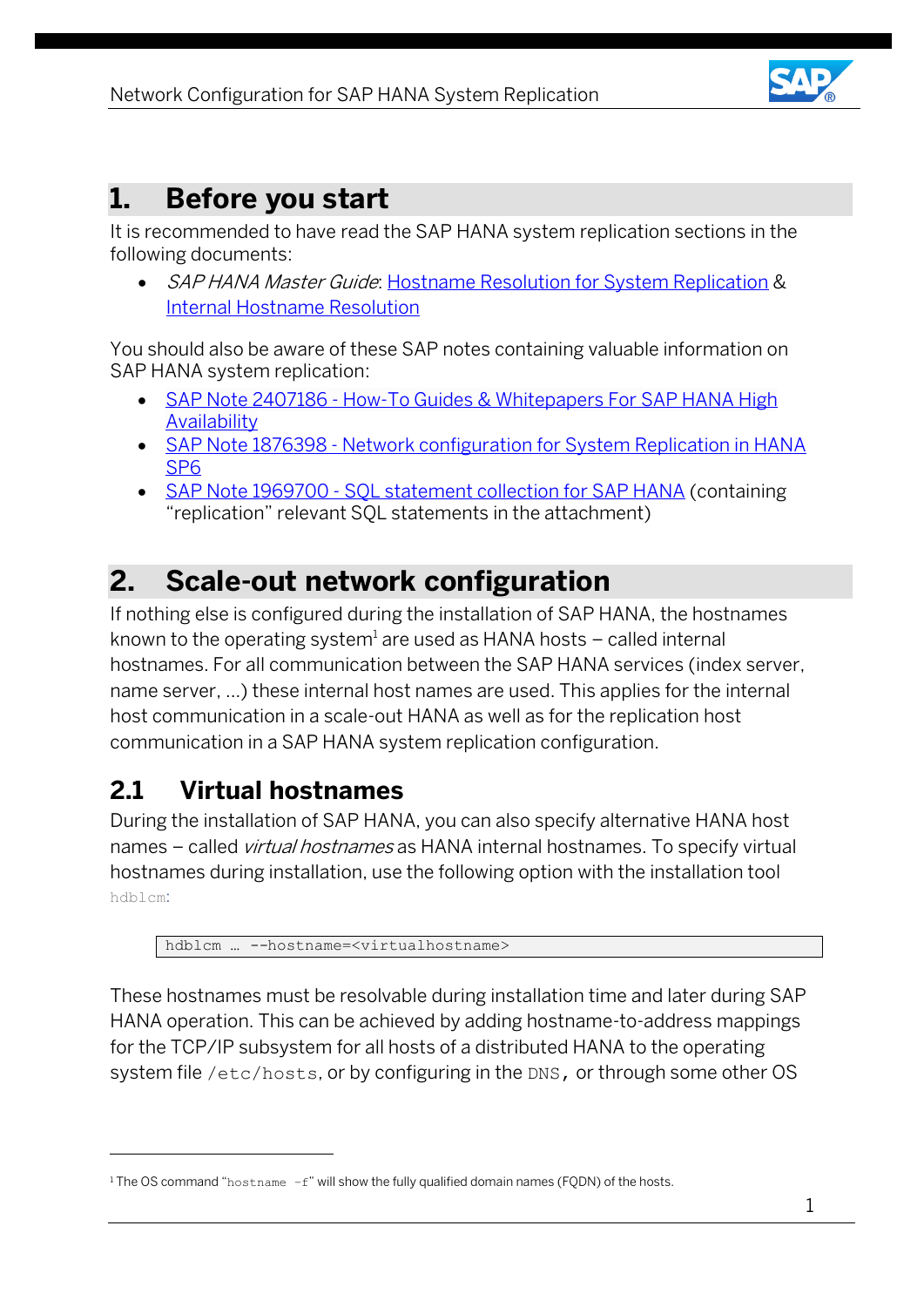

hostname resolution way. This must be done on all hosts of the scale-out system and could, e. g. for one host look like this (where the FQDN is optional):

```
127.0.0.1 localhost
127.0.0.2 host1.wdf.sap.corp host1
10.68.91.01 virtualhost01.wdf.sap.corp virtualhost01
10.68.91.02 virtualhost02.wdf.sap.corp virtualhost02
...
10.68.91.16 virtualhost16.wdf.sap.corp virtualhost16
```
The <virtualhostname> will be used as the HANA internal hostname (like described above).

### <span id="page-6-0"></span>**2.2 Find out the internal hostnames**

The HANA installation extracts the hostname and stores it in the sapstart service profiles as SAPLOCALHOST. The internal hostname can for example be seen in these paths:

```
/usr/sap/<SID>/HDB<nr>/<hostname>/sapprofile.ini
/usr/sap/<SID>/SYS/profile/<SID>_HDB<No.>_<hostname>
```
Another way is to look at any of the SAP HANA system views containing a HOST column; these will always show the internal host names, e. g. check in M\_DATABASE with SQL.

You can also simply call the python script landscapeHostConfiguration.py (as <sid>adm on command line) which will print out the host names used by your SAP HANA database.

| bo2adm@ld4126:/usr/sap/BO2/HDB02> python exe/python support/landscapeHostConfiguration.py |                             |           |  |                 |  |                               |                                  |           |            |        |                                                                                                                                        |              |                 |      |                                       |                                   |
|-------------------------------------------------------------------------------------------|-----------------------------|-----------|--|-----------------|--|-------------------------------|----------------------------------|-----------|------------|--------|----------------------------------------------------------------------------------------------------------------------------------------|--------------|-----------------|------|---------------------------------------|-----------------------------------|
| I Host                                                                                    |                             |           |  |                 |  |                               |                                  |           |            |        | Host   Host   Failover   Remove   Storage   Storage   Failover   Failover   NameServer   NameServer   IndexServer   IndexServer   Host |              |                 | Host |                                       | Worker   Worker                   |
|                                                                                           | Active   Status   Status    |           |  | Status   Config |  | Actual                        | Config   Actual                  |           | Config     | Actual | Config                                                                                                                                 | Actual       |                 |      |                                       | Config   Actual   Config   Actual |
|                                                                                           |                             |           |  |                 |  | Partition   Partition   Group |                                  | Sroup     | l Role     | Role   | l Role                                                                                                                                 | l Role       | I Roles I Roles |      |                                       | I Groups I Groups I               |
|                                                                                           |                             |           |  |                 |  |                               |                                  |           |            |        |                                                                                                                                        |              |                 |      |                                       | --------                          |
| 144125                                                                                    | ves                         | ok        |  |                 |  |                               | default                          | default   | I master 3 | slave  | worker                                                                                                                                 | <b>Slave</b> | worker I worker |      | default   default                     |                                   |
| $1d4126$ $ves$                                                                            |                             | ok        |  |                 |  |                               | 1   default                      | l default | I master 1 | master | worker                                                                                                                                 | master       |                 |      | worker I worker I default I default I |                                   |
| $\parallel$ 1d4127 $\parallel$ yes                                                        |                             | Lignore I |  |                 |  |                               | 0   default   default   master 2 |           |            | slave  | standby                                                                                                                                | standby      |                 |      | standby   standby   default   -       |                                   |
|                                                                                           |                             |           |  |                 |  |                               |                                  |           |            |        |                                                                                                                                        |              |                 |      |                                       |                                   |
| overall host status: ok                                                                   |                             |           |  |                 |  |                               |                                  |           |            |        |                                                                                                                                        |              |                 |      |                                       |                                   |
| bo2adm@ld4126:/usr/sap/BO2/HDB02> echo \$SAP RETRIEVAL PATH                               |                             |           |  |                 |  |                               |                                  |           |            |        |                                                                                                                                        |              |                 |      |                                       |                                   |
|                                                                                           | /usr/san/BO2/HDB02/1d4126 / |           |  |                 |  |                               |                                  |           |            |        |                                                                                                                                        |              |                 |      |                                       |                                   |

## <span id="page-6-1"></span>**2.3 Internal hostname resolution**

A scale-out system can run with or without a separate network definition for the inter-service communication. However, it is recommended to exclusively configure a network only for this internode communication. This can be configured with a dedicated internal network either at installation time (security measure) using the following parameter with hdblcm:

```
hdblcm … --internal_network=192.168.1.0/20
```
By adapting the ini file section **internal\_hostname\_resolution**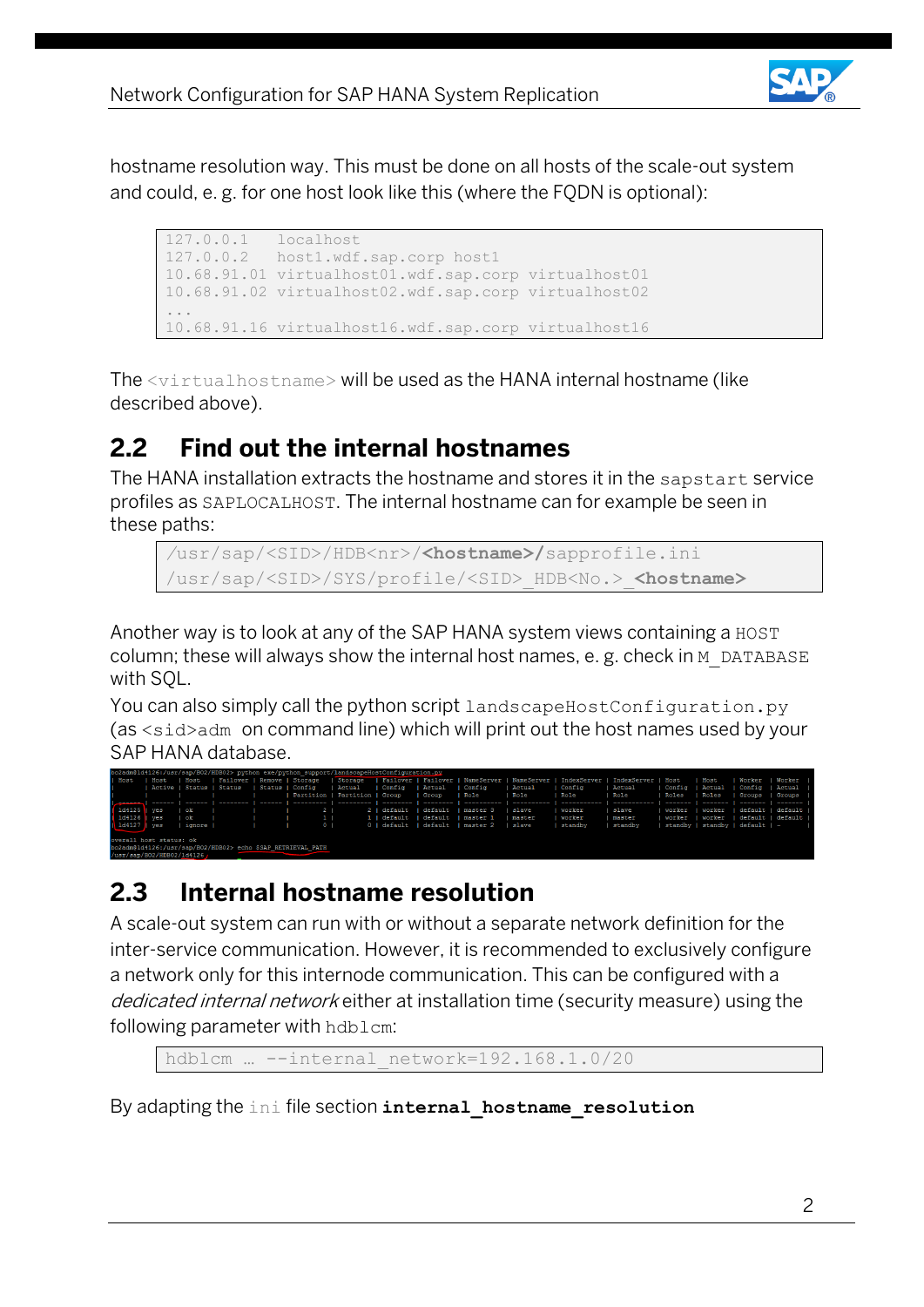

SAP HANA services will only listen on the interface specified as "internal" in the /usr/sap/<SID>/SYS/global/hdb/custom/config/global.ini file of the system:



As shown in the picture, the internal hostname resolution section contains mappings of IP addresses to the internal hostnames.

#### **Note**

To resolve the internal hostnames for SAP HANA first the setting of [internal hostname resolution] is used, if configured, before the operating system does the hostname resolution (e. g. through /etc/hosts or DNS).

## <span id="page-7-0"></span>**3. System replication network configuration**

Changes regarding network used by SAP HANA system replication to qlobal.ini must be done prior to registering the secondary, because "-sr\_register" uses this mapping.

listeninterface and [internal hostname resolution] can be set manually or automatically if the options –-addhost and optionally --internal network is specified during SAP HANA database installation.

### <span id="page-7-1"></span>**3.1 System Replication Hostname Resolution**

By default, the primary and secondary systems establish communication using the internal host names. The system replication hostname resolution to configure a separate network for the data replication communication is done by mapping IP addresses to hostnames (similar to the entries in /etc/hosts).

#### **A** Important

It is required to use *virtual host* names with SAP HANA system replication, which can be used on both sites without the need to adapt the local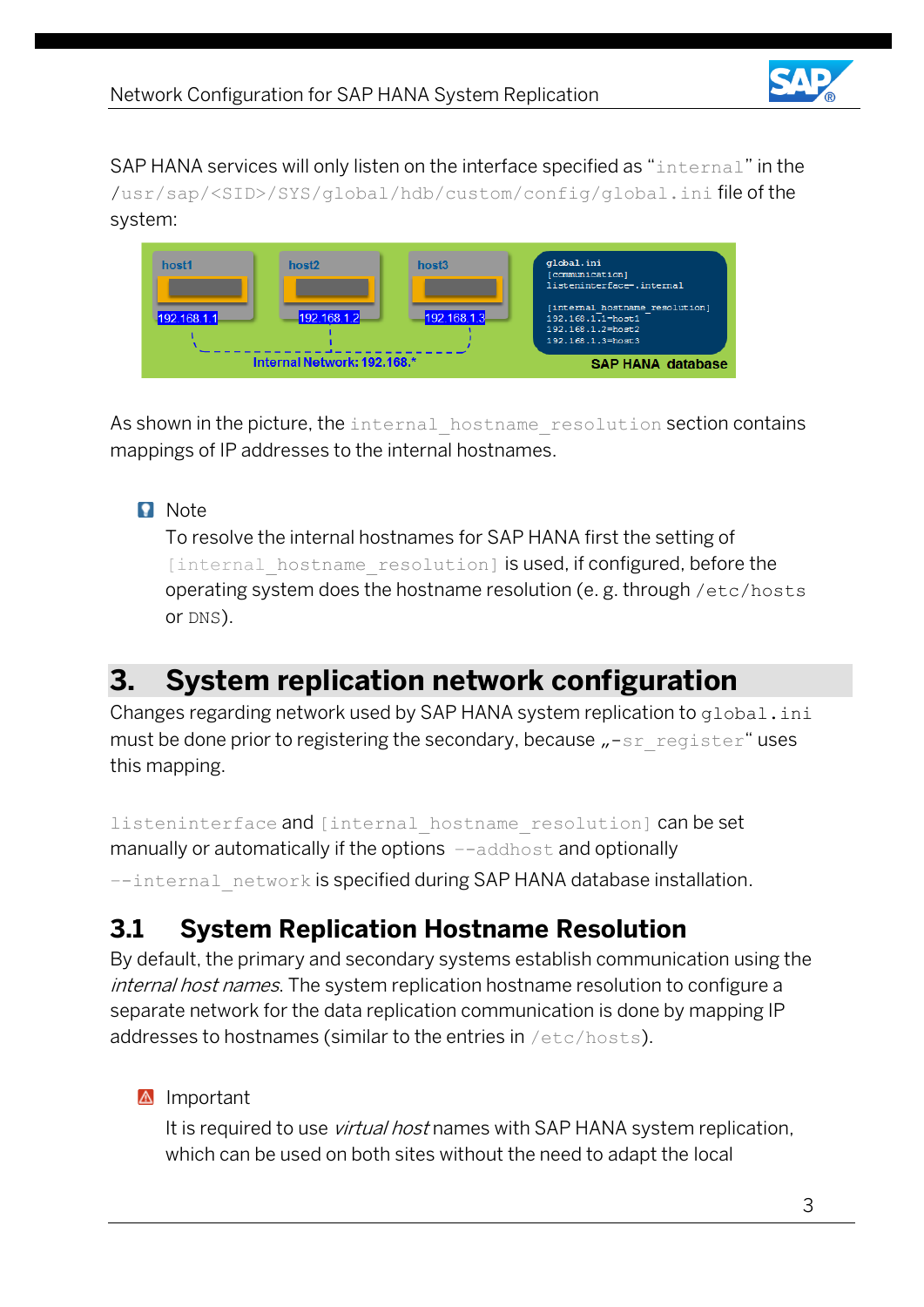

/etc/hosts entries accordingly. The hostnames in the primary system must be different to hostnames in the secondary system (as <sid>adm check with the python script

\$DIR\_INSTANCE/exe/python\_support/landscapeHostConfiguration.py)

With an IPaddress-internalHostname mapping on the involved sites the system replication hostname resolution can be set up. This way, a separate network for system replication data traffic between primary and secondary $^2$  is configured.

This is done in the section [system replication hostname resolution] in global.ini, where all hosts of the primary and the secondary sites must be defined on each host:

global.ini/[system\_replication\_hostname\_resolution] <ip-address\_same\_site>=<internal\_host\_same\_site> <ip-address\_other\_site>=<internal\_host\_other\_site>

This also applies for a multitier system replication consisting of three sites (primary, tier-2 secondary and tier-3 secondary) because roles can switch after takeovers and failbacks.

#### **Note**

The parameters in the global.ini file must be set prior to registering the secondary system, because the  $\text{-sr}$  register command uses this mapping. Registration is one step in the process of configuring the secondary system.

#### **n** Note

 $\overline{a}$ 

The setting of the [system\_replication\_hostname\_resolution] is first used, if configured, before the operating system does the hostname resolution (e. g. through /etc/hosts or DNS).

The entries in the [system replication hostname resolution] section is used in combination with the listeninterface parameter in the [system\_replication\_communication] section. The following combinations are possible:

| [system replication] | [system replication  | Additional Information |
|----------------------|----------------------|------------------------|
| communication]       | hostname resolution] |                        |

<sup>&</sup>lt;sup>2</sup> As mentioned, in Multitier System Replication the tier 2 secondary serves as primary for the asynchronous replication to the tier 3 secondary.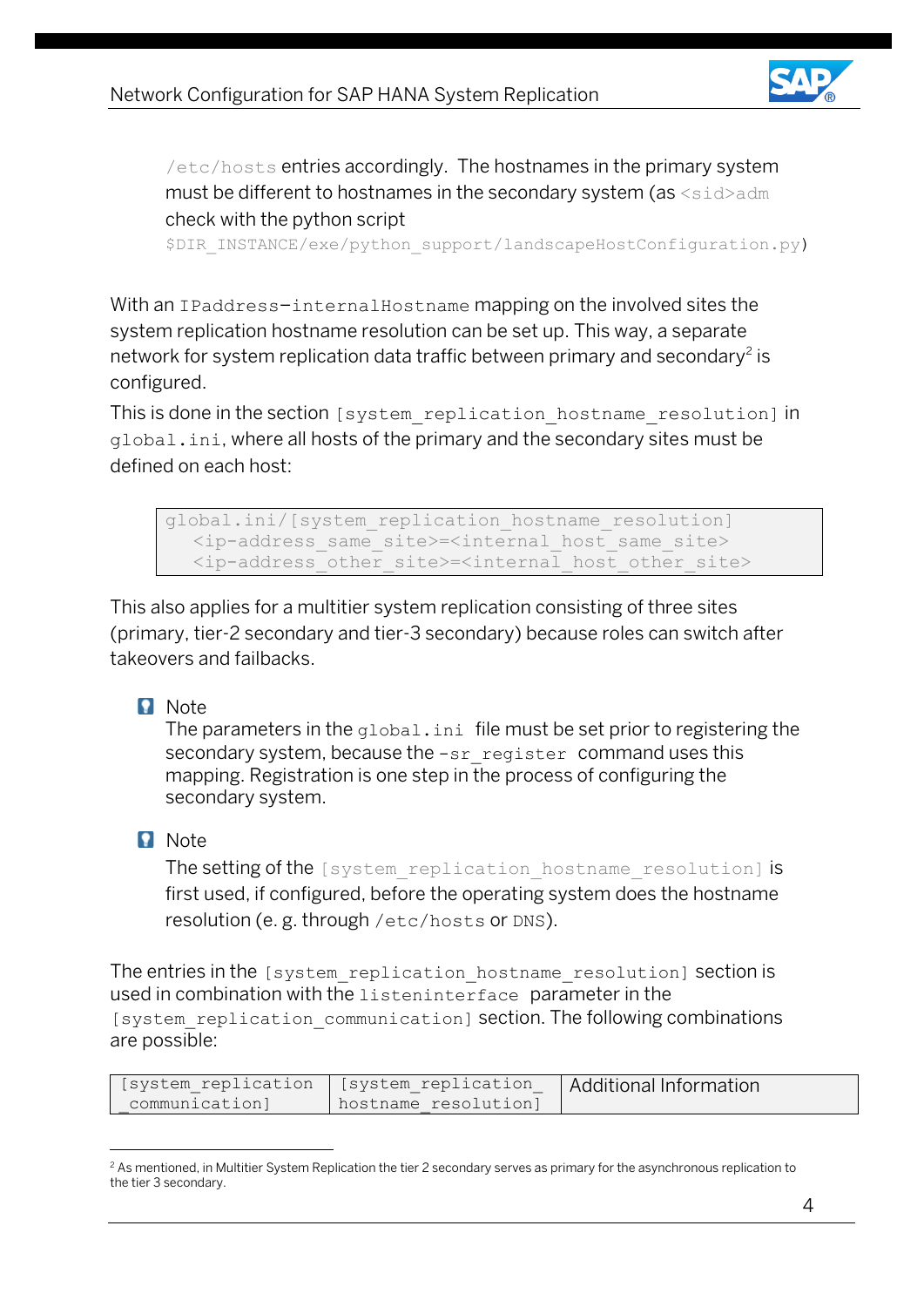

| listeninterface |                                                                                       |                                                                                                                                                                                                                                              |  |  |  |  |
|-----------------|---------------------------------------------------------------------------------------|----------------------------------------------------------------------------------------------------------------------------------------------------------------------------------------------------------------------------------------------|--|--|--|--|
| .global         | No mappings specified                                                                 | Default if nothing is specified.<br>The default network route is used for<br>system replication communication.<br>This is normally the public network.                                                                                       |  |  |  |  |
|                 |                                                                                       | Caution<br>W<br>If you use a public network instead of a<br>separate network, you must secure this<br>connection with additional measures<br>such as a firewall or a virtual private<br>network and/or SSL.                                  |  |  |  |  |
| .global         | Entries for the primary and<br>secondary hosts (for all hosts<br>in multitier setups) | A separate network is used for system<br>replication communication.                                                                                                                                                                          |  |  |  |  |
| .internal       | Entries for the primary and<br>secondary hosts                                        | As of SPS11.<br>Separate network is used for system<br>replication communication. The pri-<br>mary hosts listen on the dedicated<br>ports of the separate network only, and<br>incoming requests on the public inter-<br>faces are rejected. |  |  |  |  |
|                 |                                                                                       | Caution<br>$\Lambda$<br>In SAP HANA SPS 11, network<br>communication for system replication<br>with listeninterface=.internal<br>is supported for two-tier replication but<br>not for three-tier setups!                                     |  |  |  |  |

Here is an example of the settings for a 2-tier system replication (3 node system) using a separate internal network per site and a separate connection for the system replication.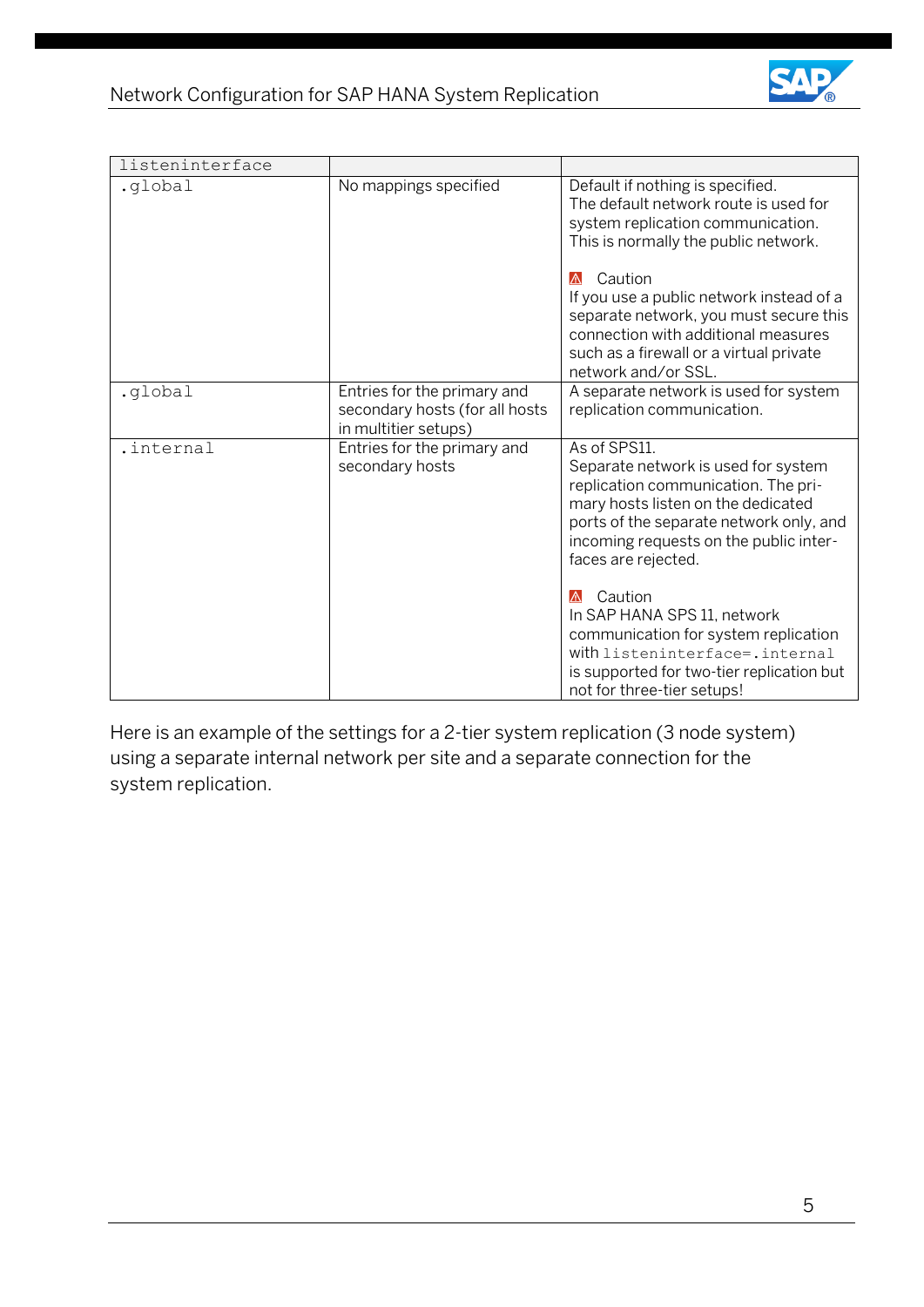#### Network Configuration for SAP HANA System Replication

**SAP HANA system** 



Multi-node SAP HANA System Replication over separate network with separate internal network

SAP HANA system